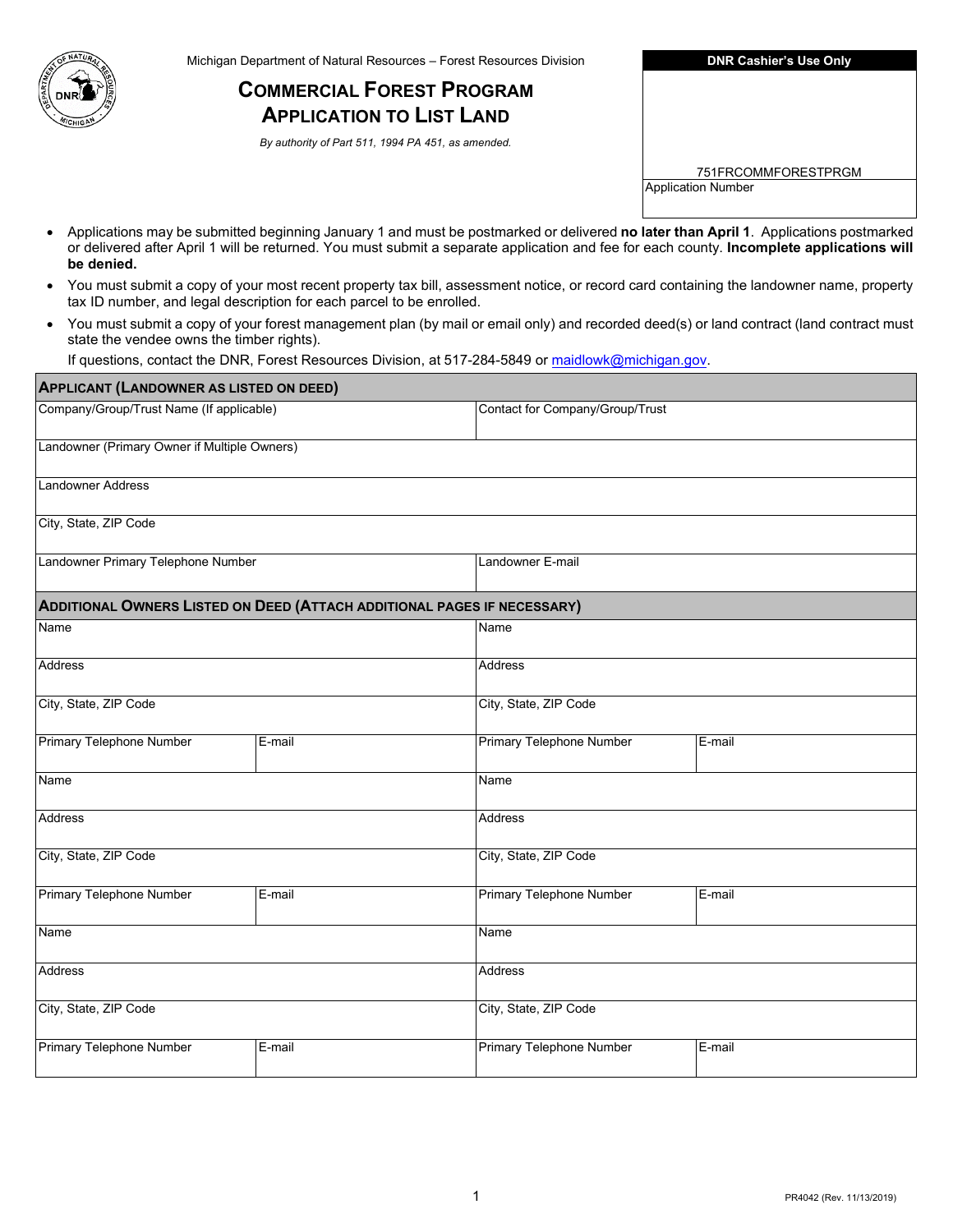## **All owners must sign in the presence of a notary public. Attach additional pages if necessary.**

 I hereby certify that I own the land and timber rights to the timber standing on the forestland for the parcels listed under this application. I also certify that a forest management plan covering the forestland has been prepared and is in effect.

\_\_\_\_\_\_\_\_\_\_\_\_\_\_\_\_\_\_\_\_\_\_\_\_\_\_\_\_\_\_\_\_\_\_\_\_\_ (Signature)

By:  $\qquad \qquad$  (Type or print name)

Before me, the undersigned, a notary public in and for said county and State, on this \_\_\_\_\_\_ day of \_\_\_\_\_\_\_\_\_,<br>20 personally appeared to me personally known, who 20\_\_\_\_\_\_\_, personally appeared \_\_\_\_\_\_\_\_\_\_\_\_\_\_\_\_\_\_\_\_\_\_\_\_\_\_\_\_\_\_\_\_\_\_\_\_\_\_\_\_\_\_\_ to me personally known, who being duly sworn did say that they executed the same as their free and voluntary act and deed.

|                        |           | <b>Notary Public</b> |
|------------------------|-----------|----------------------|
| State of               | County of |                      |
| My Commission Expires: |           |                      |
| Acting in County of    |           |                      |

 I hereby certify that I own the land and timber rights to the timber standing on the forestland for the parcels listed under this application. I also certify that a forest management plan covering the forestland has been prepared and is in effect.

\_\_\_\_\_\_\_\_\_\_\_\_\_\_\_\_\_\_\_\_\_\_\_\_\_\_\_\_\_\_\_\_\_\_\_\_\_ (Signature)

By: \_\_\_\_\_\_\_\_\_\_\_\_\_\_\_\_\_\_\_\_\_\_\_\_\_\_\_\_\_\_\_\_\_\_ (Type or print name)

| Before me, the undersigned, a notary public in and for said county and State, on this          | dav of                      |
|------------------------------------------------------------------------------------------------|-----------------------------|
| 20<br>, personally appeared                                                                    | to me personally known, who |
| being duly sworn did say that they executed the same as their free and voluntary act and deed. |                             |

id say that they

|                        |           | , Notary Public |
|------------------------|-----------|-----------------|
| State of               | County of |                 |
| My Commission Expires: |           |                 |
| Acting in County of    |           |                 |

 I hereby certify that I own the land and timber rights to the timber standing on the forestland for the parcels listed under this application. I also certify that a forest management plan covering the forestland has been prepared and is in effect.

| (Signature) |
|-------------|
|             |

By: \_\_\_\_\_\_\_\_\_\_\_\_\_\_\_\_\_\_\_\_\_\_\_\_\_\_\_\_\_\_\_\_\_\_ (Type or print name)

| Before me, the undersigned, a notary public in and for said county and State, on this          | dav of                      |
|------------------------------------------------------------------------------------------------|-----------------------------|
| 20<br>, personally appeared                                                                    | to me personally known, who |
| being duly sworn did say that they executed the same as their free and voluntary act and deed. |                             |

|                        |           | <b>Notary Public</b> |
|------------------------|-----------|----------------------|
| State of               | County of |                      |
| My Commission Expires: |           |                      |
| Acting in County of    |           |                      |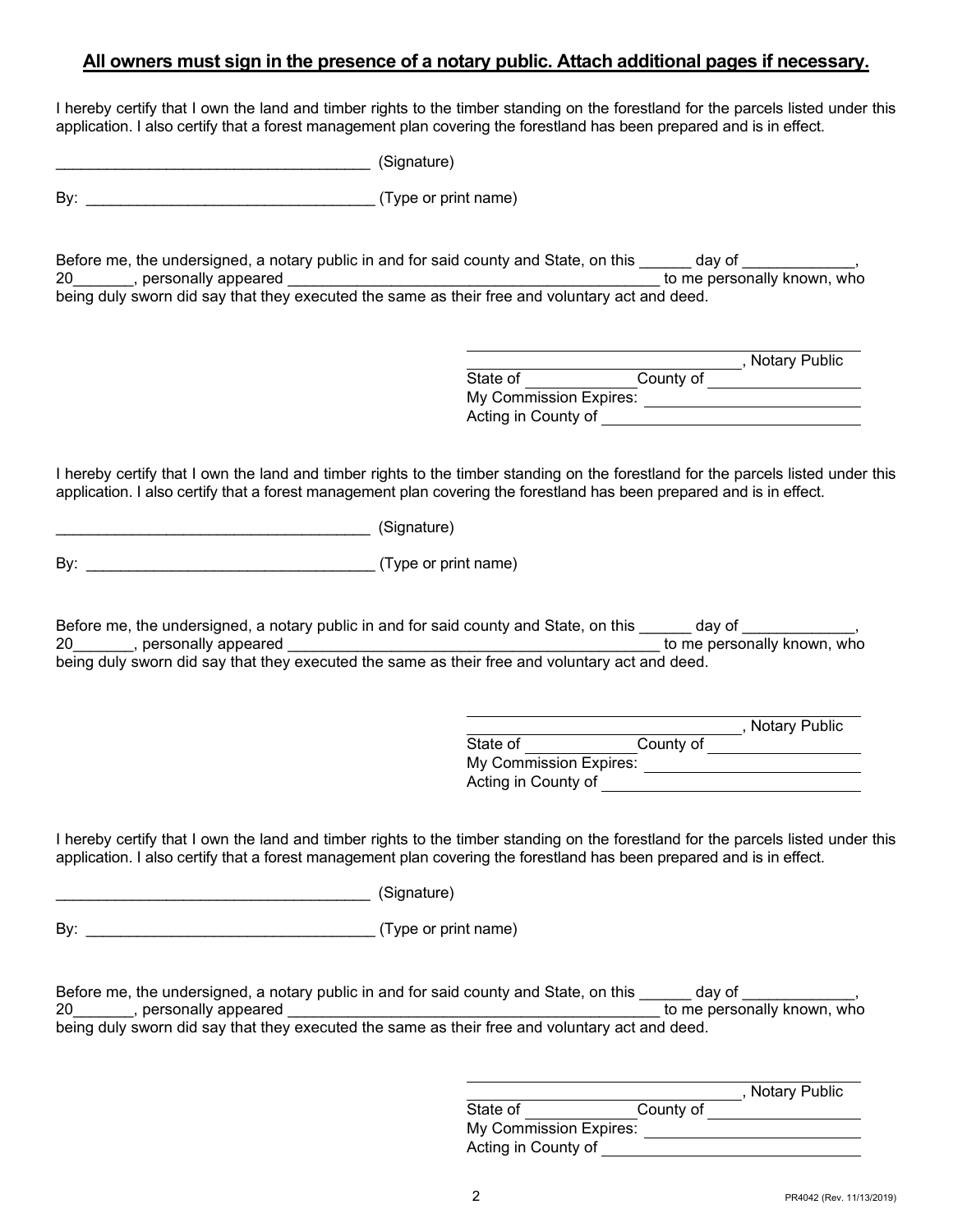| <b>LAND DESCRIPTIONS (ATTACH ADDITIONAL PAGES IF NECESSARY)</b> |                 |  |                        |      |       |           |       |  |
|-----------------------------------------------------------------|-----------------|--|------------------------|------|-------|-----------|-------|--|
| Countv                                                          | ⊺ownship        |  | <b>Property Number</b> | iown | Range | Section   | Acres |  |
| <b>Clinton</b>                                                  | Evample<br>Bath |  | 006-800-026-80         | 5N   | 1W    | n g<br>ZJ | 40.0  |  |
| Legal Description:<br><b>NE1/4 NE1/4</b>                        | <b>ENGLISH</b>  |  |                        |      |       |           |       |  |

|             | County         | Range<br>Township<br>Town<br><b>Property Number</b> |          |                      |                                                                                                             | Section   | Acres |  |  |
|-------------|----------------|-----------------------------------------------------|----------|----------------------|-------------------------------------------------------------------------------------------------------------|-----------|-------|--|--|
|             |                |                                                     |          |                      |                                                                                                             |           |       |  |  |
|             |                |                                                     |          |                      | Legal Description (or write "see attached" on your tax bill or assessment notice and identify as parcel 1): |           |       |  |  |
|             |                |                                                     |          |                      |                                                                                                             |           |       |  |  |
|             |                |                                                     |          |                      |                                                                                                             |           |       |  |  |
|             |                |                                                     |          |                      |                                                                                                             |           |       |  |  |
|             | <b>DNR USE</b> | Parcel No.                                          | Canceled | Approve<br>Initials: | Deny<br>Initials:                                                                                           | Reason(s) |       |  |  |
| <b>ONLY</b> |                |                                                     |          |                      |                                                                                                             |           |       |  |  |

|              | County                       | Township                                                                                                    |           | <b>Property Number</b> | Town      | Range | Section | Acres |
|--------------|------------------------------|-------------------------------------------------------------------------------------------------------------|-----------|------------------------|-----------|-------|---------|-------|
| $\mathbf{2}$ |                              |                                                                                                             |           |                        |           |       |         |       |
|              |                              | Legal Description (or write "see attached" on your tax bill or assessment notice and identify as parcel 2): |           |                        |           |       |         |       |
|              |                              |                                                                                                             |           |                        |           |       |         |       |
|              |                              |                                                                                                             |           |                        |           |       |         |       |
|              |                              |                                                                                                             |           |                        |           |       |         |       |
|              |                              |                                                                                                             |           |                        |           |       |         |       |
|              | Parcel No.<br><b>DNR USE</b> | Canceled                                                                                                    | Approve   | Deny                   | Reason(s) |       |         |       |
| <b>ONLY</b>  |                              |                                                                                                             | Initials: | Initials:              |           |       |         |       |

|             | County                       | Township                                                                                                    | <b>Property Number</b> |           | Town      | Range | Section | Acres |
|-------------|------------------------------|-------------------------------------------------------------------------------------------------------------|------------------------|-----------|-----------|-------|---------|-------|
| 3           |                              |                                                                                                             |                        |           |           |       |         |       |
|             |                              | Legal Description (or write "see attached" on your tax bill or assessment notice and identify as parcel 3): |                        |           |           |       |         |       |
|             |                              |                                                                                                             |                        |           |           |       |         |       |
|             |                              |                                                                                                             |                        |           |           |       |         |       |
|             |                              |                                                                                                             |                        |           |           |       |         |       |
|             |                              |                                                                                                             |                        |           |           |       |         |       |
|             | Parcel No.<br><b>DNR USE</b> | Canceled                                                                                                    | Approve                | Deny      | Reason(s) |       |         |       |
| <b>ONLY</b> |                              |                                                                                                             | Initials:              | Initials: |           |       |         |       |
|             |                              |                                                                                                             |                        |           |           |       |         |       |

| $\boldsymbol{4}$                                                                                            |  |
|-------------------------------------------------------------------------------------------------------------|--|
|                                                                                                             |  |
| Legal Description (or write "see attached" on your tax bill or assessment notice and identify as parcel 4): |  |
|                                                                                                             |  |
|                                                                                                             |  |
|                                                                                                             |  |
| Parcel No.<br>Canceled<br>Reason(s)<br>Deny<br>Approve                                                      |  |
| <b>DNR USE</b><br>Initials:<br>Initials:<br><b>ONLY</b>                                                     |  |